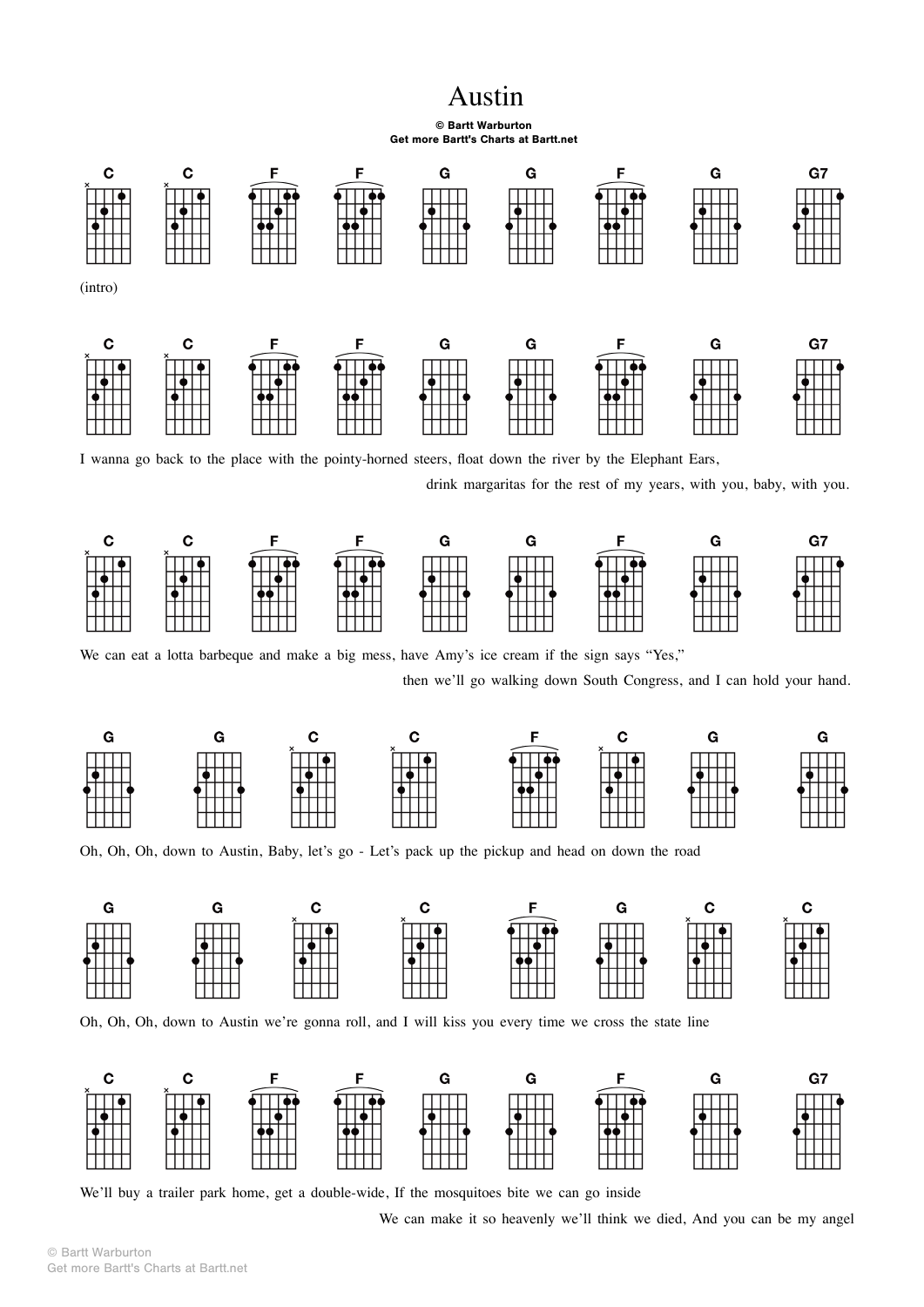

Let's go camping in the woods and we'll sleep in late, We'll slap a big bumper sticker on the tailgate:

"If this truck starts a-rocking, then don't come a-knockin," 'cause there ain't nobody home



Oh, Oh, Oh, down to Austin, Baby, let's go - Let's pack up the pickup and head on down the road



Oh, Oh, Oh, down to Austin we're gonna roll, and I will kiss you every time we cross the state line



I wanna go back to the place with the pointy-horned steers, Float down the river by the Elephant Ears,

Drink margaritas for the rest of my years, With you, baby, with you.



We can eat a lotta barbeque and make a big mess, Have Amy's ice cream if the sign says, "Yes,"

Then we'll go walking down South Congress, And I can hold your hand.

© Bartt Warburton Get more Bartt's Charts at Bartt.net